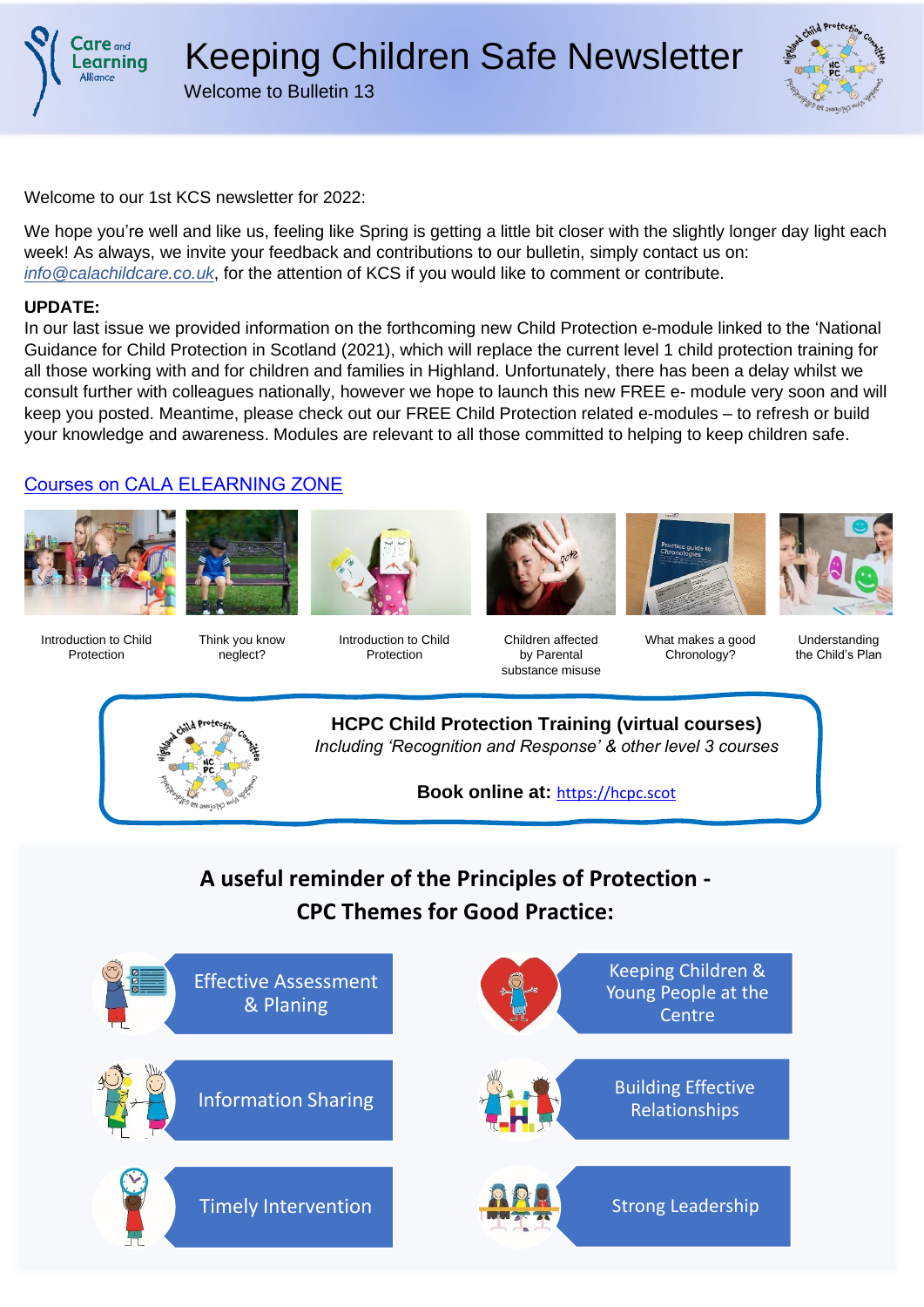Further opportunities for Child Protection related CPL & resources include:

**NSPCC** Children are never just witnesses to domestic abuse; exposure to domestic abuse can affect children's physical and mental wellbeing. These effects are examined in more detail in the NSPCC Learning Podcast

[Podcast: why domestic abuse is a child protection issue | NSPCC Learning](https://learning.nspcc.org.uk/news/2021/july/podcast-domestic-abuse-child-protection-issue?utm_content=buffer125a1&utm_medium=social&utm_source=twitter.com&utm_campaign=buffer)

Check out the NSPCC web page on: [How to Help Children Suffering From Depression & Anxiety | NSPCC](https://www.nspcc.org.uk/keeping-children-safe/childrens-mental-health/depression-anxiety-mental-health/)

**Children 1st Parentline**: *A helping hand for every family in Scotland*



Do you feel like you're at the end of your tether? Children 1st Parentline is here for you and your family.

If you live in Scotland call 08000 28 22 33 free, browse the website for advice and support, or start a webchat. Available Mon-Fri, 9am to 9pm, Sat-Sun, 9am to noon



### **Online support and information to stop child sexual abuse**

Stop It Now! Scotland Works to build public confidence in recognising and responding to concerns about the sexual abuse and exploitation of children. They provide support services to individuals and their families including those with problematic sexual thoughts and risk of offending. The website has anonymous and confidential advice and selfhelp resources to help adults keep children safe, including:

- If you're worried about your own thoughts or behaviour
- If you're worried about someone else's behaviour.

Their prevention website Upstream offers advice to parents, carers and professionals in Scotland to help prevent child sexual abuse and keep children safe. It also gives tips on how to talk to children about online safety and what to do if something is worrying them.

*Anonymous advice via 0131 556 3535.*

# **Children's Rights in practice**:

Thanks to Lou Kinnear for sharing the outcome of work undertaken to support Highland's children and young people from Armed Forces families share their voices. These have informed a Key Messages resource for Practitioners and Educators for early/primary and secondary levels. Click on the link to access: Early/Primary: [https://drive.google.com/file/d/1PGKT0mnJ2fe1a9JhNe6Q8\\_NBUTW\\_RvCB/view](https://drive.google.com/file/d/1PGKT0mnJ2fe1a9JhNe6Q8_NBUTW_RvCB/view) Secondary: [https://drive.google.com/file/d/1vfuuFDkq2cZfFs85WndH\\_w\\_B6FwEpWz2/view](https://drive.google.com/file/d/1vfuuFDkq2cZfFs85WndH_w_B6FwEpWz2/view)